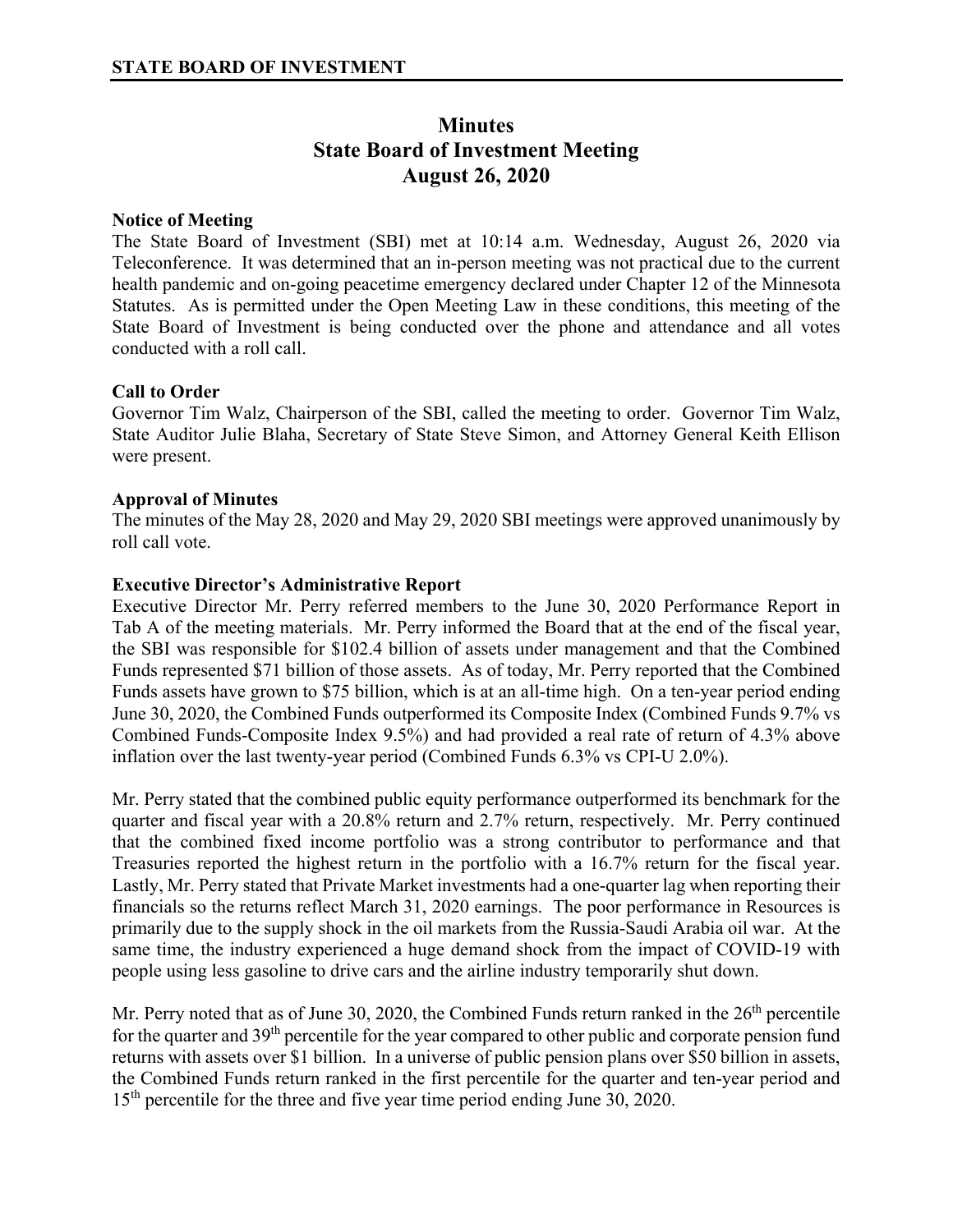Mr. Perry referred members to Tab B of the meeting materials for the Executive Director's Administrative Report, which included the administrative budget. Mr. Perry noted that the SBI is under budget for the fiscal year and will return over \$1.5 million back to the Statewide Retirement Systems. He also stated that the SBI has executed the responsibilities with the Sudan and Iran restrictions and reported there was no significant litigation the SBI was involved in for the quarter.

# **Update on Resolution Concerning Reduction of Investments Associated with Thermal Coal Production**

Mr. Perry referred members to Tab C of the meeting materials with reference to the resolution adopted at the May 29, 2020 meeting concerning the reduction of investments associated with Thermal Coal production. The resolution requires removal of any publicly traded company deriving more than 25% of its revenue from thermal coal production (exploration/mining). The SBI identified forty such companies in the investable universe that met the criteria, of which ten companies are in the Combined Funds portfolio. Managers have until December 31, 2020 to liquidate out of the position. Mr. Perry stated that this listing will be updated on an annual basis.

# **Response to Resolution Concerning Management of Combined Funds Asset Allocation and Liquidity**

Mr. Perry referred members to Tab D of the meeting materials, which included Staff's response to the resolution adopted at the May 29, 2020 meeting Concerning the Management of the Combined Funds Asset Allocation and Liquidity. Mr. Perry outlined six actionable items for the Board's approval that were endorsed by the Investment Advisory Council and the SBI's consultants.

The first item is the restructuring of the fixed income portfolio into three segments: Cash and Short Duration Treasury Ladder portfolio, Core/Core Plus and Return Seeking Fixed Income portfolio, and the current Treasury portfolio. Mr. Perry stated that the Cash plus Short Duration Ladder Treasury portfolio would provide for better liquidity and mitigate the SBI's portion of the pension benefit payments every month, which is currently a \$200 million shortfall. The additional yield from a Return Seeking Fixed Income mandate will counterbalance the low expected returns given the amount of treasury and cash securities in the fixed income portfolio. Mr. Perry emphasized these changes are for liquidity, protection and return. As part of this restructuring, staff reviewed and recommended hiring six Return Seeking Fixed Income managers for this mandate.

The second item is an increase in the fixed income allocation from 20% to 25%. Mr. Perry stated that three percent would come from the Public Equities allocation (decrease from 53% to 50%) and 2% from transitioning the cash allocation to fixed income. Within public equity, Staff reviewed the domestic equity and foreign equity mandates and recommended hiring three global equity managers. Staff also proposed to add a currency overlay manager to assist in the management of the non-dollar currency exposure in the Combined Fund's portfolio.

The third item pertains to the allocation target for Private Markets. The Board approved a resolution allowing the Combined Funds portfolio to hold private market investments up to the statutory maximum of market value level of 35%, despite retaining a target allocation of a market value level of 25%. In addition, the Board set a temporary policy for Market Value plus Unfunded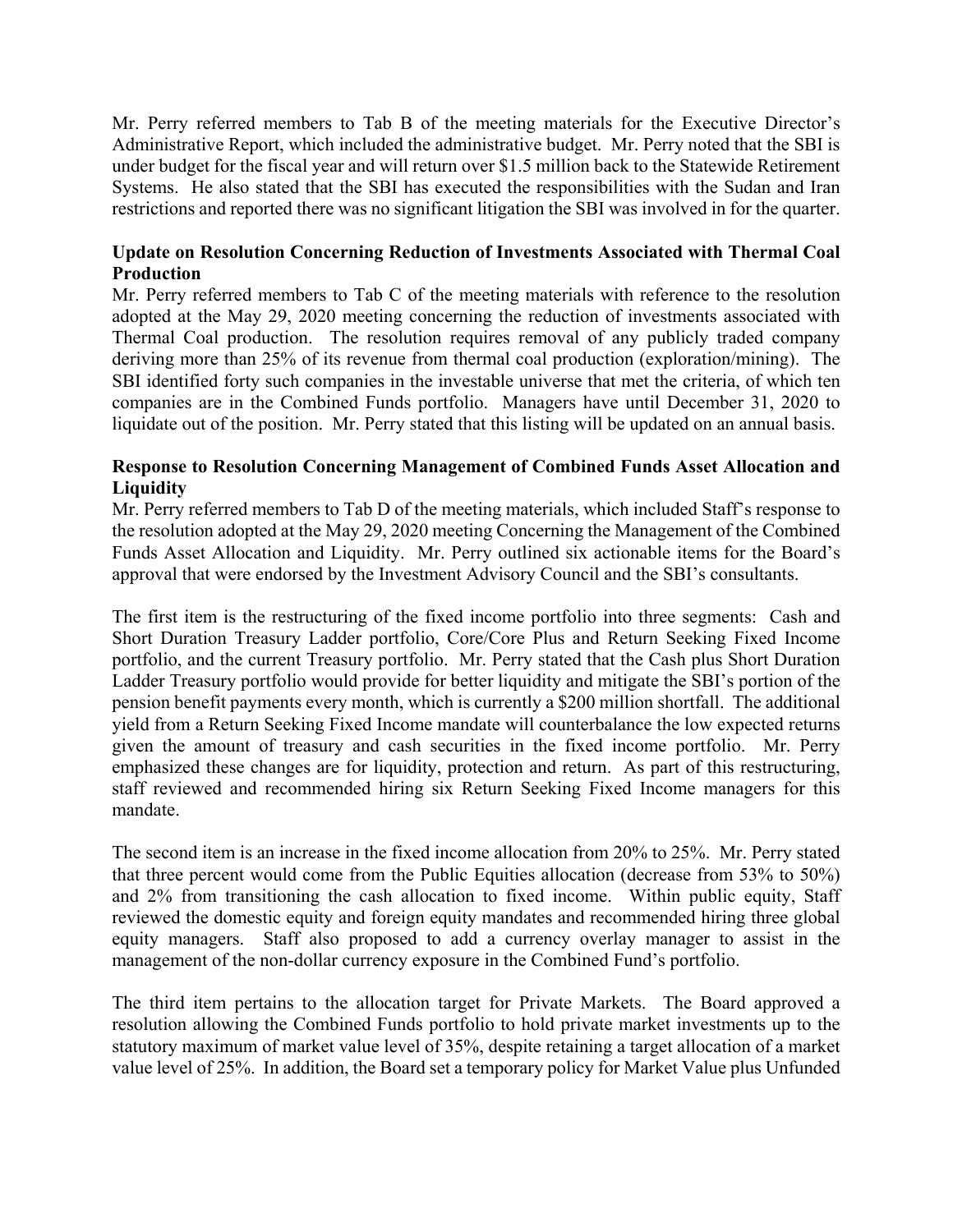Commitments to increase to a maximum of 45% from the current limit of 35%. Staff will present a recommendation for a permanent policy level by the end of the Fiscal Year 2021.

The fourth item is a restructuring of the uninvested portion of the private markets allocation. This will be a separate distinct portfolio with asset management and a cash overlay manager to facilitate cash payments to the private market commitments. Subsequently, the overlay manager will assist in total portfolio rebalancing.

The fifth item is to allow for contractual and guideline amendments with respect to SBI's existing investment managers, where appropriate, and benchmark changes that are deemed to be necessary. This effort will enable Staff to better manage the Combined Funds Portfolio, to facilitate risk management, and will provide for improved operational efficiency and overall management effectiveness.

Lastly, Mr. Perry and Staff will bring before the IAC and Board recommendations for any additional managers and vendors necessary to expeditiously implement these strategies.

Governor Walz noted that the recommendations of Staff, as laid out, are in response to the resolution passed by the Board at the May 29, 2020 meeting. State Auditor Blaha moved approval of the recommendations, which reads: **"The Investment Advisory Council concurs with Staff's Response to the Resolution Concerning Management of Combined Funds Asset Allocation and Liquidity including its proposed implementation plan including the recommendation to retain the managers listed in paragraphs a) through d) below, and that the SBI authorize the Executive Director, with assistance from SBI's legal counsel, to negotiate fees and execute a contract with each firm.** 

- **a) the following six Return Seeking Fixed Income investment managers for the Fixed Income portfolio:** 
	- *Ashmore Investment Management Emerging Markets Debt*
	- *Kohlberg, Kravis, and Roberts High Yield Debt*
	- *Oaktree Capital High Yield Debt*
	- *Payden & Rygel Multi-Asset Credit*
	- *Prudential Global Investment Management Multi-Asset Credit*
	- *TCW Group Securitized Credit*
- **b) the following three Global Equity investment managers for the Public Equity portfolio:** 
	- *Ariel Investments, LLC*
	- *Baillie Gifford & Co*
	- *Martin Currie Inc.*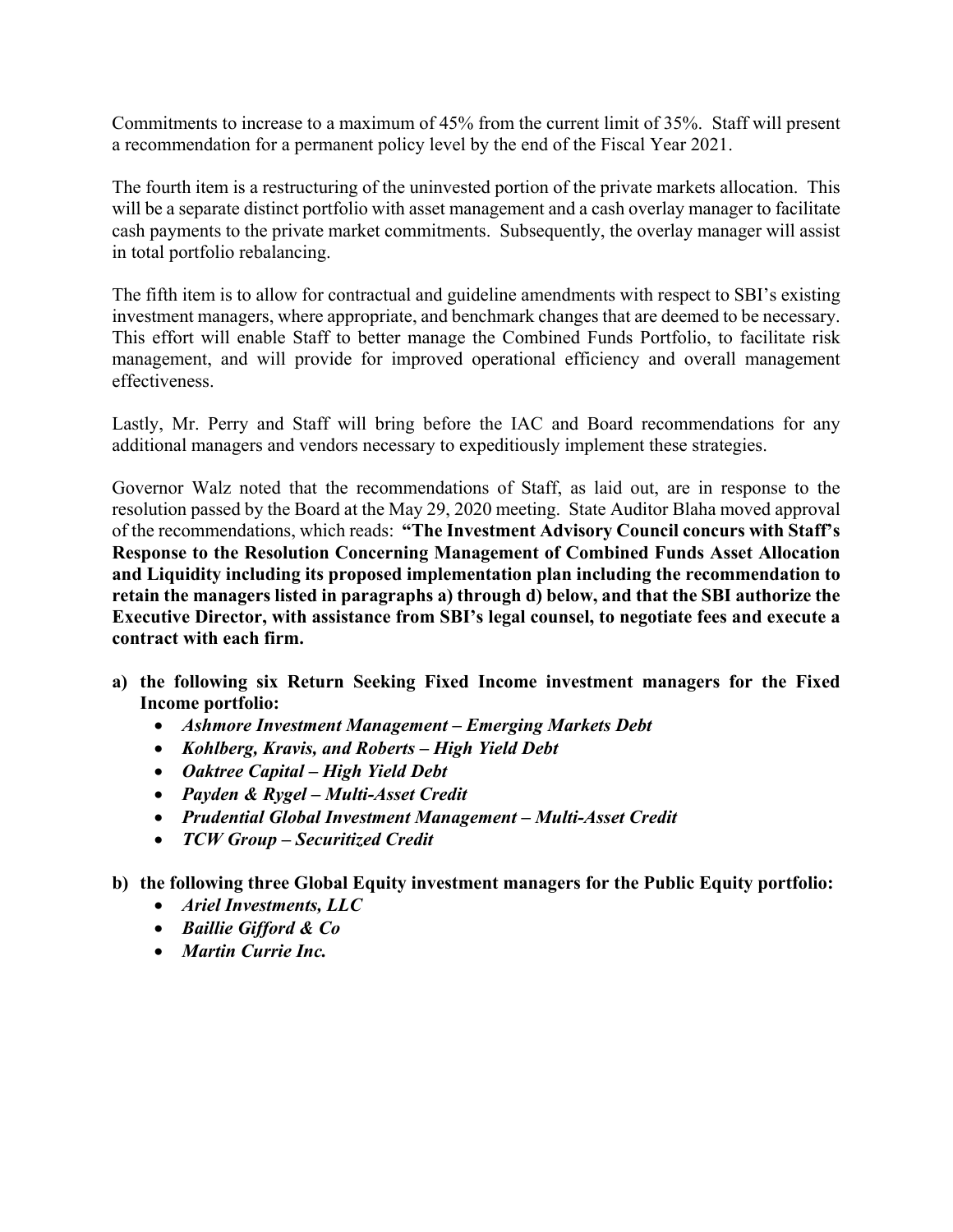# **c) The following Cash Overlay Manager:**

- *NISA Investment Advisors, LLC*
- **d) The following Currency Overlay Manager:** 
	- *Record Currency Management."*

The motion passed by roll call vote.

# **Private Markets Commitments for Consideration**

Mr. Martin, Chairperson of the Investment Advisory Council, delivered the Private Markets Commitments for Consideration Report and reviewed seven private markets proposals listed in Tab E of the meeting materials. He stated that one recommendation is with a new manager and six are with existing managers with whom the SBI has done extensive due diligence: Canyon Distressed Opportunity Fund III; Merit Capital Fund VII, MN Asia Investors, LP; Dyal Capital Partners Fund V; Nordic Capital Fund X; Thoma Bravo Fund XIV; and Whitehorse Liquidity Partners Fund IV. Attorney General Ellison moved approval of the seven recommendations, which reads: "**The Investment Advisory Council concurs with Staff's recommendation that the SBI authorize the Executive Director, with assistance from the SBI's legal counsel, to negotiate and execute a commitment of up to \$125 million, or 20% of Canyon Distressed Opportunity Fund III, whichever is less, plus an additional amount not to exceed one percent of the total commitment for the payment of required charges at closing. Approval of this potential commitment is not intended to be, and does not constitute in any way, a binding or legal agreement or impose any legal obligations on the State Board of Investment and neither the State of Minnesota, the Investment Advisory Council, the State Board of Investment nor its Executive Director have any liability for reliance by Canyon upon this approval. Until the Executive Director on behalf of the SBI executes a formal agreement, further due diligence and negotiations may result in the imposition of additional terms and conditions on Canyon or reduction or termination of the commitment.** 

**The Investment Advisory Council concurs with Staff's recommendation that the SBI authorize the Executive Director, with assistance from the SBI's legal counsel, to negotiate and execute a commitment of up to \$100 million, or 20% of Merit Capital Fund VII, whichever is less, plus an additional amount not to exceed one percent of the total commitment for the payment of required charges at closing. Approval of this potential commitment is not intended to be, and does not constitute in any way, a binding or legal agreement or impose any legal obligations on the State Board of Investment and neither the State of Minnesota, the Investment Advisory Council, the State Board of Investment nor its Executive Director have any liability for reliance by Merit upon this approval. Until the Executive Director on behalf of the SBI executes a formal agreement, further due diligence and negotiations may result in the imposition of additional terms and conditions on Merit or reduction or termination of the commitment.** 

**The Investment Advisory Council concurs with Staff's recommendation that the SBI authorize the Executive Director, with assistance from the SBI's legal counsel, to negotiate and execute a total commitment of up to \$200 million to MN Asia Investors, LP, plus an additional amount not to exceed one percent of the total commitment for the payment of**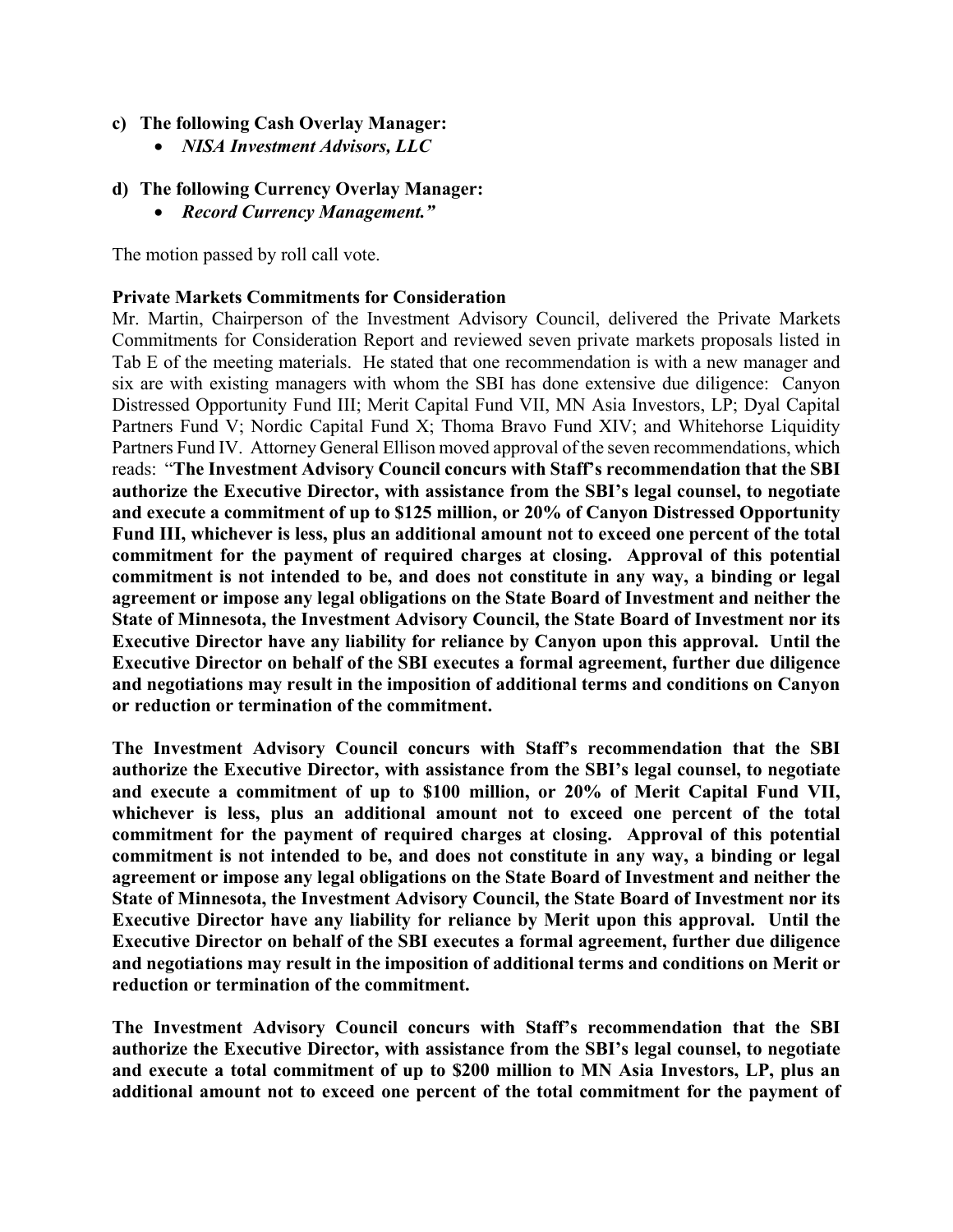**required charges at closing. Approval of this potential commitment is not intended to be, and does not constitute in any way, a binding or legal agreement or impose any legal obligations on the State Board of Investment and neither the State of Minnesota, the Investment Advisory Council, the State Board of Investment nor its Executive Director have any liability for reliance by Asia Alternatives upon this approval. Until the Executive Director on behalf of the SBI executes a formal agreement, further due diligence and negotiations may result in the imposition of additional terms and conditions on Asia Alternatives or reduction or termination of the commitment.** 

**The Investment Advisory Council concurs with Staff's recommendation that the SBI authorize the Executive Director, with assistance from the SBI's legal counsel, to negotiate and execute a commitment of up to \$200 million, or 20% of Dyal Capital Partners V, whichever is less, plus an additional amount not to exceed one percent of the total commitment for the payment of required charges at closing. Approval of this potential commitment is not intended to be, and does not constitute in any way, a binding or legal agreement or impose any legal obligations on the State Board of Investment and neither the State of Minnesota, the Investment Advisory Council, the State Board of Investment nor its Executive Director have any liability for reliance by Dyal upon this approval. Until the Executive Director on behalf of the SBI executes a formal agreement, further due diligence and negotiations may result in the imposition of additional terms and conditions on Dyal or reduction or termination of the commitment.** 

**The Investment Advisory Council concurs with Staff's recommendation that the SBI authorize the Executive Director, with assistance from the SBI's legal counsel, to negotiate and execute a commitment of up to €150 million, or 20% of Nordic Capital X, whichever is less, plus an additional amount not to exceed one percent of the total commitment for the payment of required charges at closing. Approval of this potential commitment is not intended to be, and does not constitute in any way, a binding or legal agreement or impose any legal obligations on the State Board of Investment and neither the State of Minnesota, the Investment Advisory Council, the State Board of Investment nor its Executive Director have any liability for reliance by Nordic upon this approval. Until the Executive Director on behalf of the SBI executes a formal agreement, further due diligence and negotiations may result in the imposition of additional terms and conditions on Nordic or reduction or termination of the commitment.** 

**The Investment Advisory Council concurs with Staff's recommendation that the SBI authorize the Executive Director, with assistance from the SBI's legal counsel, to negotiate and execute a commitment of up to \$150 million, or 20% of Thoma Bravo XIV, whichever is less, plus an additional amount not to exceed one percent of the total commitment for the payment of required charges at closing. Approval of this potential commitment is not intended to be, and does not constitute in any way, a binding or legal agreement or impose any legal obligations on the State Board of Investment and neither the State of Minnesota, the Investment Advisory Council, the State Board of Investment nor its Executive Director have any liability for reliance by Thoma Bravo upon this approval. Until the Executive Director on behalf of the SBI executes a formal agreement, further due diligence and**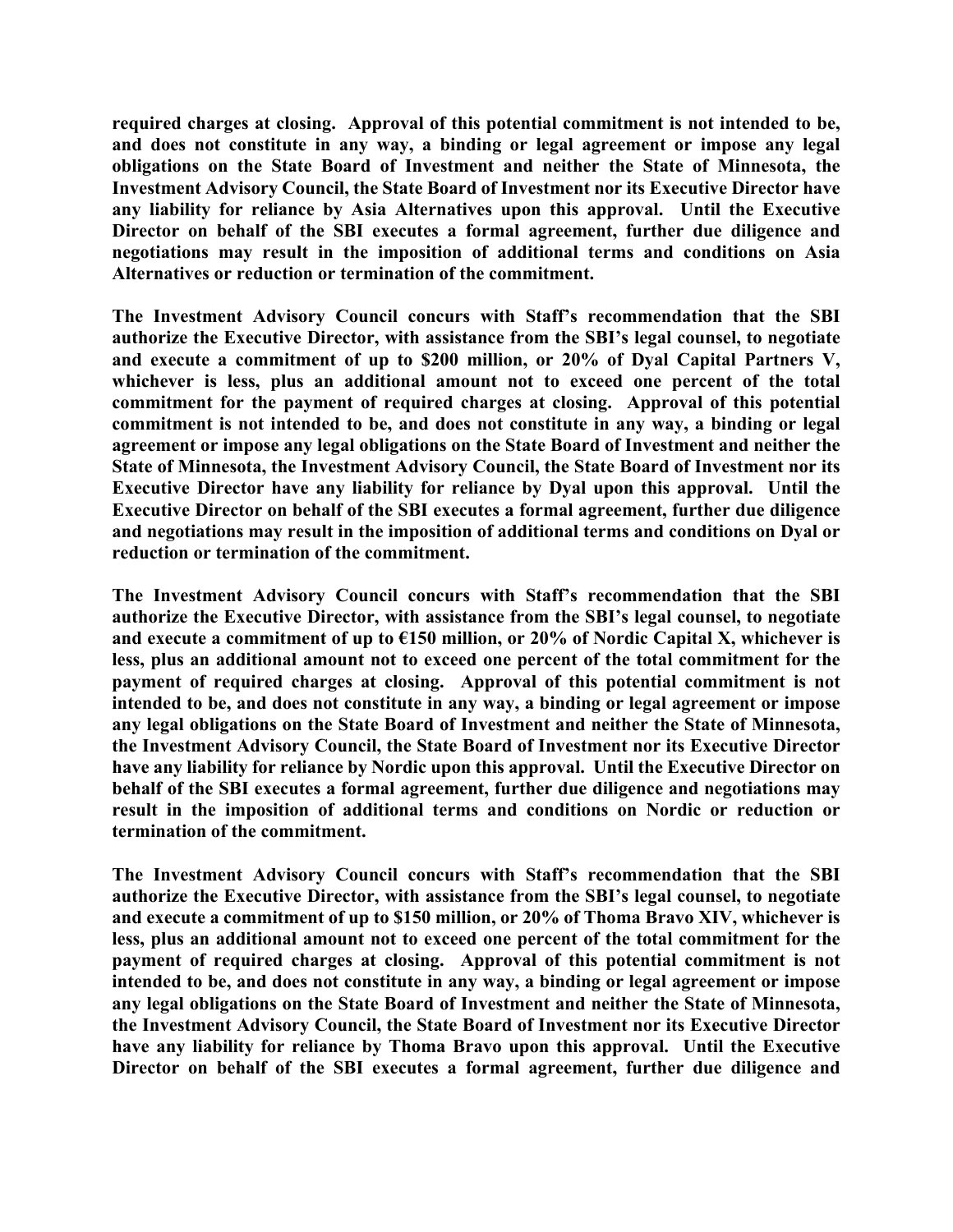**negotiations may result in the imposition of additional terms and conditions on Thoma Bravo or reduction or termination of the commitment.** 

**The Investment Advisory Council concurs with Staff's recommendation that the SBI authorize the Executive Director, with assistance from the SBI's legal counsel, to negotiate and execute a commitment of up to \$100 million, or 20% of Whitehorse Liquidity Partners IV, whichever is less, plus an additional amount not to exceed one percent of the total commitment for the payment of required charges at closing. Approval of this potential commitment is not intended to be, and does not constitute in any way, a binding or legal agreement or impose any legal obligations on the State Board of Investment and neither the State of Minnesota, the Investment Advisory Council, the State Board of Investment nor its Executive Director have any liability for reliance by Whitehorse upon this approval. Until the Executive Director on behalf of the SBI executes a formal agreement, further due diligence and negotiations may result in the imposition of additional terms and conditions on Whitehorse or reduction or termination of the commitment."** The motion passed unanimously by roll call vote.

#### **Investment Advisory Council Discussion on Diversity and Inclusion**

Mr. Perry referred members to Tab H of the meeting materials regarding the IAC discussion on Diversity and Inclusion and asked Mr. Martin to give a brief update on the discussion. Mr. Martin stated that a memo written by IAC member, Ms. Gibbons, prompted a discussion with members of what actionable items they are taking to support diversity and inclusion more broadly in the investment environment. Staff and Board Designees discussed efforts the SBI has taken to address diversity and inclusion with its investment managers and in the SBI's investment portfolios. IAC members encouraged Staff to continue its efforts and consider expanding its evaluation of managers and investment holdings with respect to diversity and inclusion.

#### **Other Items and Reports**

Mr. Perry stated that he wanted to acknowledge his Staff for the exemplary job with the extraordinary amount of work the staff did during the last three months despite working from home. Lastly, Mr. Perry stated the remainder of the reports included the Public Markets Investment Program Report; Participant Directed Investment Program and Non-Retirement Program Report; SBI Environmental, Social, and Governance (ESG) Report; Market Environment Report prepared by AON; the Capital Markets Outlook & Risk Metrics Report prepared by Meketa; and the SBI's Comprehensive Performance Report.

#### **Public Testimony**

Governor Walz recognized individuals of the public who requested to speak before the Board: Mari Mansfield with Minnesota Immigration Rights Action Committee; Wade Luneberg with UNITE HERE Local 17; Melissa Wenzel is the Built Environment Sustainability Administrator at the Minnesota Pollution Control Agency; Jina Penn-Tracy is the SRI Investment Advisor and Owner of Centered-Wealth; Geetu Sharma, Founder and Portfolio Manager at AlphasFuture; Juwaria Jama, environmental justice organizer and State Lead of Minnesota Youth for Climate Justice; Edgar Hernandez with Service Employees International Union (SEIU); and Antonio Rodriquez, a former employee of the Terranea Hotel in Ranchos Palos Verdes. Governor Walz and State Auditor Blaha thanked everyone for their availability for the meeting.